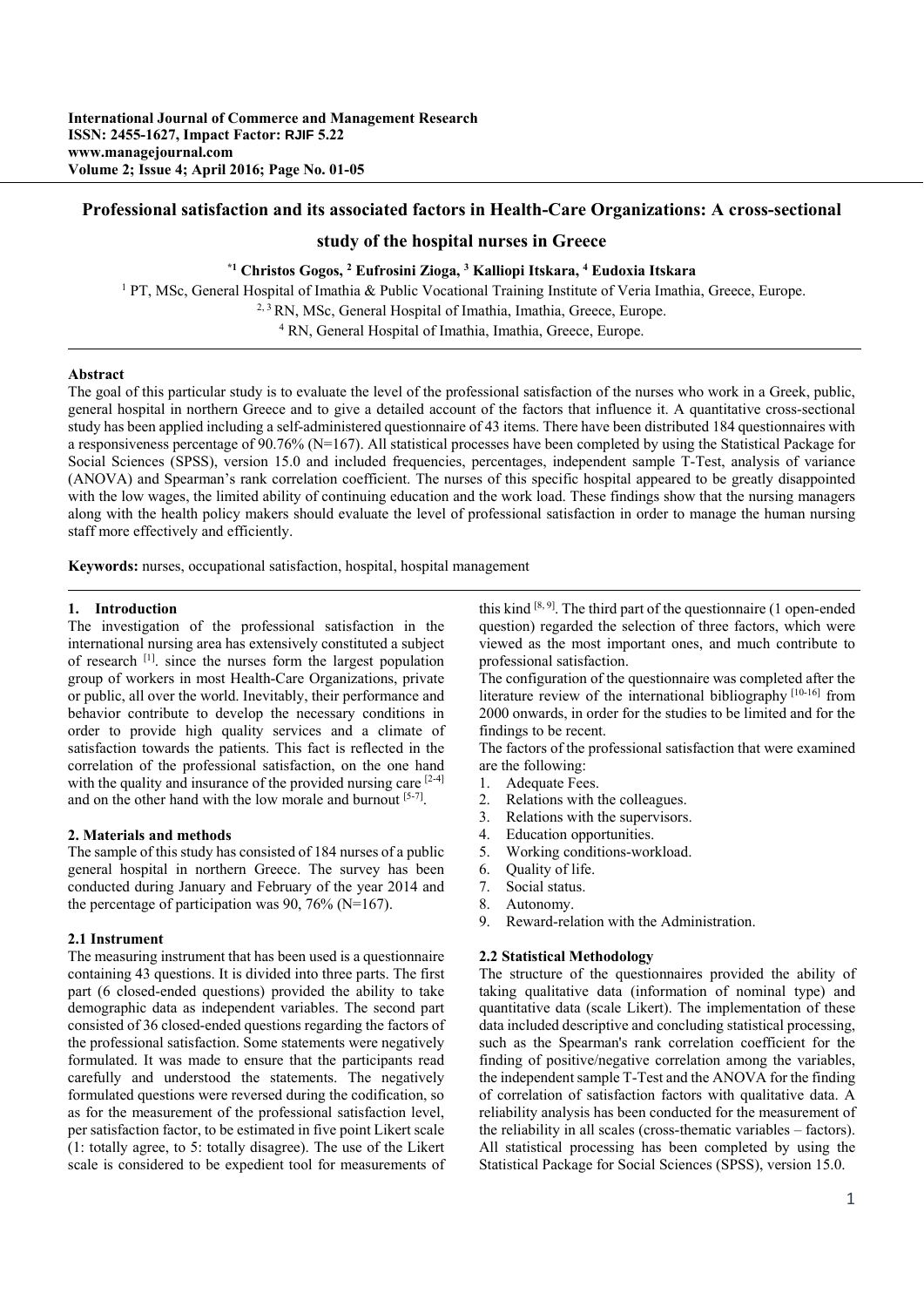# **2.3 Ethical Issues**

The required authorization from the competent authorities was obtained for the compilation of the data and the conducting of the research. The participants were informed for the goal and procedure of the research in written form and the ethical principles for the research were followed according to the International Committee of Editors of Medical Science Journals.

## **3. Results**

#### **3.1 Descriptive Statistics**

As far as the gender is concerned, it has been observed uneven distribution in view of the fact that the percentage of women (85, 02%) was higher of the percentage of men (14, 97%). The highest percentage (71, 25%) belonged to those ones who were from 36 to 50 years of age while the smallest percentage belonged to those from 18 to 35 years of age (7, 18%). The majority of the respondents were married (88, 02%). A small number of the respondents hold management positions (11, 37%). A quite high percentage work in the surgical sector (58, 68%), smaller percentage work in the pathological sector (33, 53%), whereas the smallest percentage of the respondents are occupied in the laboratory sections (7, 78%). The highest percentage (48, 50%) had work experience over 20 years, while the smallest percentage  $(14, 97%)$  worked less than 10 years. The features of this sample are imprinted on table: 1.

**Table 1:** Features of sample (N=167)

| <b>Features</b> | Frequency<br>N         | Percent<br>$\%$ |       |  |
|-----------------|------------------------|-----------------|-------|--|
| Gender          | men                    | 25              | 14,97 |  |
|                 | women                  | 142             | 85,02 |  |
|                 | 18-35                  | 12              | 7,18  |  |
| Age group       | $36 - 50$              | 119             | 71,25 |  |
|                 | $50+$                  | 36              | 21,55 |  |
| Marital status  | married                | 147             | 88,02 |  |
|                 | unmarried              | 20              | 11,97 |  |
| Management      | yes                    | 19              | 11,37 |  |
| position        | no                     | 148             | 88,62 |  |
|                 | surgical sector        | 98              | 58,68 |  |
| Work field      | pathological<br>sector | 56              | 33,53 |  |
|                 | laboratory<br>sections | 13              | 7.78  |  |
|                 | $\leq 10$              | 25              | 14,97 |  |
| Experience      | $10 - 20$              | 61              | 36,52 |  |
|                 | > 20                   | 81              | 48,50 |  |

# **3.2 Statistical Analysis**

The 9 factors of the professional satisfaction, that have been examined, have also been imprinted as cumulative scales and have arisen by grouping the individual questions of the questionnaire. Every question was associated with a particular parameter of the nurses work experience in the workplace of the hospital. Furthermore, the Cronbach's alpha reliability coefficient has been calculated for every factor of professional satisfaction. The mean value, the standard deviation and reliability for all 9 factors are imprinted on table: 2. The selection of the three considered most important factors that contribute to the professional satisfaction as well as the frequency of the answers are recorded on table: 3.

**Table 2:** Mean value and reliability of professional satisfaction factors

| <b>Factors</b>                                | <b>Items</b><br>$(N=36)$ | Mean $\pm$<br>$SD*$ | Cronbach's<br>alpha<br>coefficient |
|-----------------------------------------------|--------------------------|---------------------|------------------------------------|
| <b>Adequate Fees</b>                          | 3                        | $4,60\pm0,59$       | 0,875                              |
| Relations with the<br>colleagues              | 5                        | $2,83\pm0,60$       | 0,452                              |
| Relations with the<br>supervisors             | 5                        | $2,60\pm0.95$       | 0.913                              |
| Education<br>opportunities                    | 3                        | $4,02\pm0.93$       | 0,830                              |
| Working conditions-<br>workload               | 6                        | $4,33\pm0,46$       | 0,149                              |
| Quality of life                               | 5                        | $3,87\pm0,48$       | 0,232                              |
| Social status                                 | 3                        | $3.69 \pm 0.91$     | 0,664                              |
| Autonomy                                      | 3                        | $4,19\pm0.92$       | 0,872                              |
| Reward-relation<br>with the<br>Administration | 3                        | $4,30\pm0.78$       | 0,695                              |

\* Mean (on scale from 1 to 5)

**Table 3:** The considered most important professional factors

| <b>Factors</b>           | <b>Frequency N</b> | Percent % |
|--------------------------|--------------------|-----------|
| Adequate fees            | 150                | 89,82     |
| Job safety               | 148                | 88,62     |
| Good working conditions  | 136                | 81,43     |
| Adequacy of staff        | 95                 | 56,88     |
| Praise from the patients | 88                 | 52,69     |
| More free time           | 76                 | 45,50     |

# **3.3 Correlation of satisfaction factors with qualitative data Gender**

The statistical check of the average satisfaction per gender (ttest) for every single satisfaction factor has not revealed statistically important differentiations (*p*>0, 05).

# **Age group**

The statistical check of the differentiation regarding the average satisfaction, for every satisfaction factor, (ANOVA), per age group, has shown that statistically important differentiations appear in the factor "Adequate Fees" (*p*<0,001) and "Reward-relation with the Administration" (*p*<0,05).

# **Management position in the Nursing Service**

The statistical check of the average satisfaction (t-test) for every satisfaction factor has revealed a statistically important differentiation only for the factor "Autonomy". The employees that have a management position in the Nursing Service appear to possess a higher degree of satisfaction  $(3, 5 \pm 1, 28)$  from the others  $(4, 31 \pm 0, 83)$  [p = 0,003].

#### **Work field**

The statistical check of the average satisfaction per work field, for every satisfaction factor, (one-way ANOVA) has not revealed statistically important differentiations (*p*>0, 05).

# **Years of professional experience**

The parameter of the years of professional experience is the one which has revealed the most statistically important differentiations, in relation to the satisfaction factors, from the rest professional parameters. According to the findings, it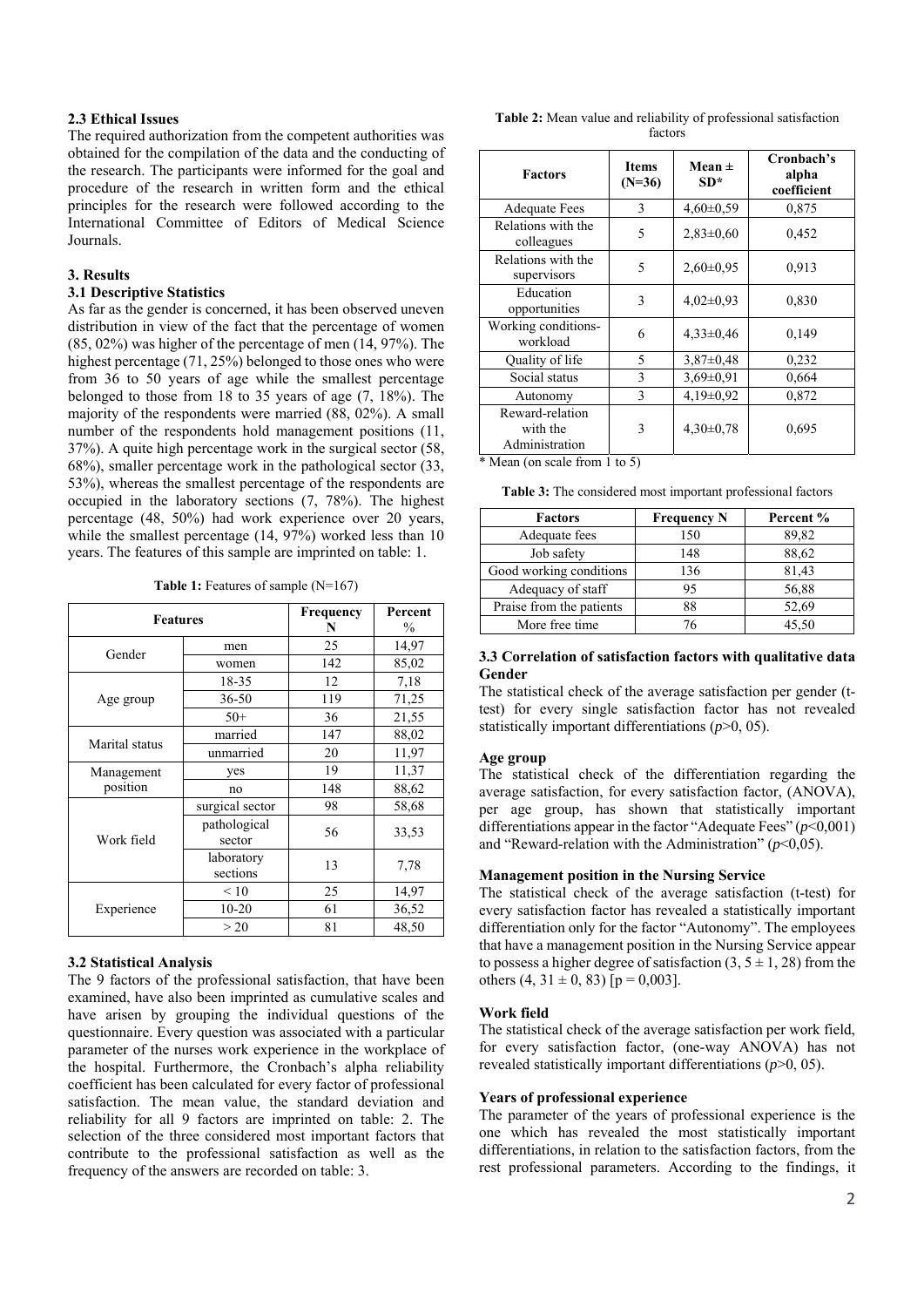arises that the factors "Fees", "Reward-relation to the Administration" show homogeneity in the average satisfaction.

## **3.4 Bivariate correlations**

There have been arisen 25 statistically important correlations (9 negative and 16 positive) out of 36 correlations (Spearman

correlation) among the satisfaction factors. During the statistical analysis and processing of the data, the correlations that arise are considered statistically important only if they correspond to probability  $p<0$ , 05 (as it results every time from the counterpart statistical check) (table: 4).

| S. No.         | $N=167$                                |             |             | 3           | 4           | 5           | 6           |             | 8           |
|----------------|----------------------------------------|-------------|-------------|-------------|-------------|-------------|-------------|-------------|-------------|
|                | <b>Adequate Fees</b>                   |             |             |             |             |             |             |             |             |
| $\overline{2}$ | Relations with the<br>colleagues       | 0,172       |             |             |             |             |             |             |             |
| 3              | Relations with the<br>supervisors      | 0,133       | $+0.695***$ |             |             |             |             |             |             |
| 4              | Education opportunities                | $+0.473***$ | $+0.354***$ | $+0.376***$ |             |             |             |             |             |
| 5              | Working conditions-<br>workload        | $-0.353***$ | $-0,132$    | $-0.089$    | $-0.234**$  |             |             |             |             |
| 6              | Quality of life                        | $+0.183*$   | 0,140       | 0.059       | $-0.064$    | 0,155       |             |             |             |
|                | Social status                          | $+0.457***$ | $+0.242**$  | $+0.236**$  | $+0.442***$ | $-0.361***$ | $+0,343***$ |             |             |
| 8              | Autonomy                               | $+0,542***$ | 0,175       | $+0,270**$  | $+0,632***$ | $-0, 259**$ | $+0.402***$ | $+0.557***$ |             |
| 9              | Reward-relation with<br>Administration | $+0,560***$ | 0,094       | 0,174       | $+0.643***$ | $-0.361***$ | $+0.196*$   | $+0.539***$ | $+0,753***$ |

\*\*\*correlation is significant at  $p \le 0.001$ ; \*\*correlation is significant at  $p \le 0.01$ ;

\*correlation is significant at  $p < 0$ , 05

# **4. Discussion**

The nurses appeared to be greatly disappointed due to the low payments. This fact has been highlighted by other researchers as well  $[17-21]$ , the age seemed to have great importance because it differentiated the levels of satisfaction in relation to the payments. More specifically, the younger employees (18-35), seem to be less disappointed than the older ones. Apparently, due to the fact that the majority of the older employees are married, they have increased family responsibilities and thus they demand higher earnings over time.

The professional relationships and the collaboration with other colleagues have been found to create positive emotions. The interprofessional collaboration is positively associated with the professional satisfaction  $[22-25]$  While the ineffective communication and the bad relationships have adverse effects on human [26-28] and economic resources [29].

The relationships with the supervisors have also been found of satisfactory level. The positive association between the satisfactory relationships with the supervisors and the professional satisfaction is often traced in recent surveys [23, 25, 30-35].

In the context of the dissatisfaction emotions of the nurses, the issue of education is significant and this fact is deducted by other studies too  $\left[6\right]$ . In the present research, the dissatisfaction owing to the limited capability for continuing education is observed to be more intense to older employees in relation to younger ones. Apparently this can be explained because the former experience the permanent nature of this phenomenon. In reference to the workload, which is related to the labor shortage, the variety of duties along with the absence of educational opportunities, there have been noticed an overall dissatisfaction in accordance with other researchers [22, 24-27, 35-37]. The adverse working conditions, in combination with the

low payments, affect negatively the professional satisfaction  $[38-40]$ 

The quality of the respondents' life did not seem to be affected negatively from their work. However there is a tendency to abandon this profession, a finding which corresponds both with previous studies [41, 42]. And recent ones [43-45]. Similar were the findings when it comes to the social status of the profession, where the respondents kept neutral attitude.

Regarding the issue of autonomy, the dissatisfaction that has been found is high. Nevertheless, the employees who have a management position are less dissatisfied. These conclusions are confirmed by international studies, where there is clear association between the mode of administration and the level of professional satisfaction [34, 43, 45, 46].

# **5. Conclusions**

It is obvious that the nurses experience intense dissatisfaction from their work. As a result it is totally necessary for the Administration of the hospital to acknowledge the problem of professional dissatisfaction of the nurses and explore its solutions periodically.

The executives of the health organization should be informed about the problems and needs of the employees, express publicly the praise from the patients concerning the nurses' efforts and delegate the duties to their subordinates. What is more, the existence of a safer working status, which derives from the fact that these positions are permanent, and the more attractive work place along with the operation of continuing education programs are strongly advisable. Thus, it can be achieved the reduction of the levels of work stress, the ensuring of job safety for the employees by eliminating the fear of dismissal, the provision of career opportunities to them and the reinforcement of their ability to provide nursing care and treatment of high quality to the users of health services.

## **6. References**

- 1. Koonar K. Nursing Assistant-An Integral Part of the System, 2008. Retrieved from: http://rnnurseschools.com/tag/assistant. Accessed: 20 Feb 2009.
- 2. Aiken LH, Clarke SP, Sloane DM, Sochalski JA. Nurses' reports on hospital care in five countries. Health Affairs (Millwood) 2001; 20(3):42-53.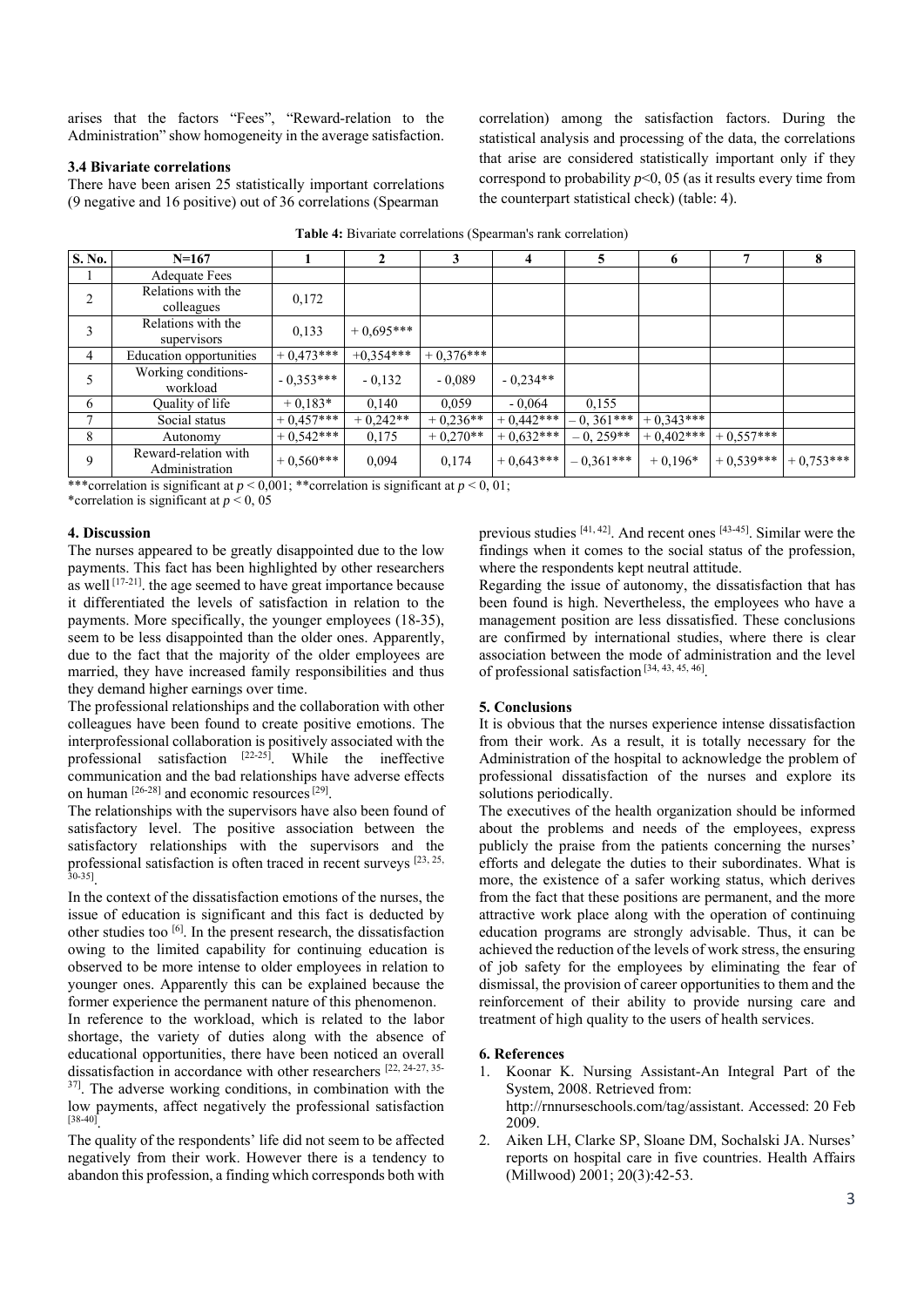- 3. Aiken LH, Clarke SP, Sloane DM, Sochalski J, Silber JH. Hospital nurse staffing and patient mortality, nurse burnout and job satisfaction. JAMA, 2002; 288(16):1987- 1993.
- 4. Numata Y, Schulzer M, van der Wal R, Globerman J. Nurse staffing levels and hospital mortality in critical care settings: a literature review and meta-analysis. Journal of Advanced Nursing, 2006; 55:435-448.
- 5. Healy CM, McKay MF. Nursing stress: The effects of coping strategies and job satisfaction in a sample of Australian nurses. Journal of Advanced Nursing. 2000; 31(3):681-688.
- 6. Callaghan M. Nursing morale: what is it like and why? Journal of Advanced Nursing, 2003; 42(1):82-89.
- 7. Kalliath T, Morris R. Job satisfaction among nurses. A predictor of burnout levels. Journal of Nursing Administration. 2002; 32(12):648-654.
- 8. Polit D, Hungler BP. Nursing Research, 2<sup>nd</sup> Ed. Lippincot, Philadelphia, 1983.
- 9. Krowinski WJ, Steiber SR. Measuring and Managing Patient Satisfaction, American Hospital Publishing, 1996.
- 10. Best MF, Thurston NM. Measuring Nurse Job Satisfaction. Journal of Nursing Administration. 2004; 34(6):283-290.
- 11. Ma CC, Samuels ME, Alexander JW. Factors That Influence Nurses' Job Satisfaction. Journal of Nursing Administration, 2003; 33(5):293-299.
- 12. Flanagan N, Flanagan T. An analysis of the relationship between job satisfaction and job stress in correctional nurses. Research in Nursing & Health, 2002; 24(4):282- 294.
- 13. Kalliath T, Morris R. Job satisfaction among nurses. A predictor of burnout levels. Journal of Nursing Administration. 2002; 32(12):648-654.
- 14. Murrells T, Clinton M, Robinson S. Job satisfaction in nursing: validation of a new instrument for the UK. Journal of Nursing Management. 2005; 13:296-311.
- 15. Van Saane N, Sluiter JK, Verbeek JH, Frings-Dresen MH. Reliability and Validity of instruments measuring job satisfaction- a systematic review. Occupational Medicine, 2003; 53:191-200.
- 16. Tzeng H. The influences on nurses working motivation and job satisfaction on intention to quit: An empirical investigation in Taiwan. International Journal of Nursing Studies. 2002; 39(8):867-878.
- 17. Savery KL, Luks JA. The relationship between empowerment, job satisfaction and reported stress levels: some Australian evidence. Leadership & Organizational Development Journal. 2001; 22(3):97-104.
- 18. Takase M, Kershaw E, Burt L. Nurse-environment misfit and Nursing Practise. Journal of Advanced Nursing. 2001; 35(6):819-826.
- 19. Cowin L. The effects of nurse's job satisfaction on retention: an Australian perspective. Journal of Nursing Administration. 2002; 32:263-291.
- 20. ICN (International Council of Nurses). ICN concerned over lack of progress to solve international nurse stuffing crisis. British Journal of Nursing. 2003; 12(1):11.
- 21. Best MF, Thurston NE. Canadian Public Health Nurses Job Satisfaction. Public Health Nursing 2006; 23(3):250- 255.
- 22. Adams A, Bond S. Hospital nurses' job satisfaction, individual and organizational characteristics. Journal of Advanced Nursing. 2000; 32(3):536-543.
- 23. Chiok Foong Loke J. Leadership behaviours: effect on job satisfaction, productivity and organizational commitment. Journal of Nursing Management. 2001; 9:191-204.
- 24. Chu CI, Hsu HM, Price JL, Lee JY. Job satisfaction of hospital nurses: An empirical test of a casual model in Taiwan. International Nursing Review, 2003; 50(3):176- 182.
- 25. Wild P, Parsons V, Dietz E. Nurse practitioner characteristics and job satisfaction. Journal of the American Academy of Nurse Practitioners. 2006; 18(11):544-549.
- 26. Armstrong-Stassen M, Cameron SJ. Dimensions of control and nurses' reactions to hospital amalgamation. International Journal of Sociology and Social Policy. 2003; 23:105-128.
- 27. Burke R. Nursing staff attitudes following restructuring: the role of perceived organizational support, restructuring processes and stressors. International Journal of Sociology and Social Policy. 2003; 23:129-157.
- 28. Patrick A, Laschinger HKS. The effect of structural empowerment and perceived organizational support on middle level nurse managers' role satisfaction. Journal of Nursing Management. 2006; 14:13-22.
- 29. Chant S, Jenkinson T, Randle J, Russell G. Communication skills: some problems in nursing education and practice. Journal of Clinical Nursing, 2002; 11(1):12-16.
- 30. Holtom BC, Mitchell RT, Lee WT, Inderrieden EJ. Shocks as causes of turnover: what they are and how organizations can manage them. Human Resource Management, 2005; 44(3):337-352.
- 31. Lyons KJ, Lapin J, Young BA. Study of job satisfaction of nursing and allied health graduates from a Mid-Atlantic university. Journal of Allied Health. 2003; 32(1):10-17.
- 32. Upenieks VV. Recruitment and retention strategies: a magnet hospital prevention model. Nursing Economics, 2003; 21(1):7-13.
- 33. Hyrkas K, Appelqvist-Schmidlechner K, Haataja R. Efficacy of clinical supervision: influence on job satisfaction, burnout and quality of care. Journal of Advanced Nursing. 2006; 55(4):521-535.
- 34. Cortese CG. Job satisfaction of Italian nurses: an exploratory study. Journal of Nursing Management, 2007; 15:303-312.
- 35. Abushaikha L, Saca-Hazboun H. Job satisfaction and burnout among Palestinian nurses. La Revue de Santι de la Mιditerranιe orientale, 2009; 15(1):190-197.
- 36. Tzeng H. The influences on nurses working motivation and job satisfaction on intention to quit: An empirical investigation in Taiwan. International Journal of Nursing Studies. 2002; 39(8):867-878.
- 37. Pillay R. Work satisfaction of professional nurses in South Africa: a comparative analysis of the public and private sectors. Retrieved from: http://www.human-resourceshealth.com/content. Accessed, 2009.
- 38. Karanikola MN, Papathanassoglou ED, Giannakopoulou M, Koutroubas A. A pilot exploration of association between self-esteem and professional satisfaction in